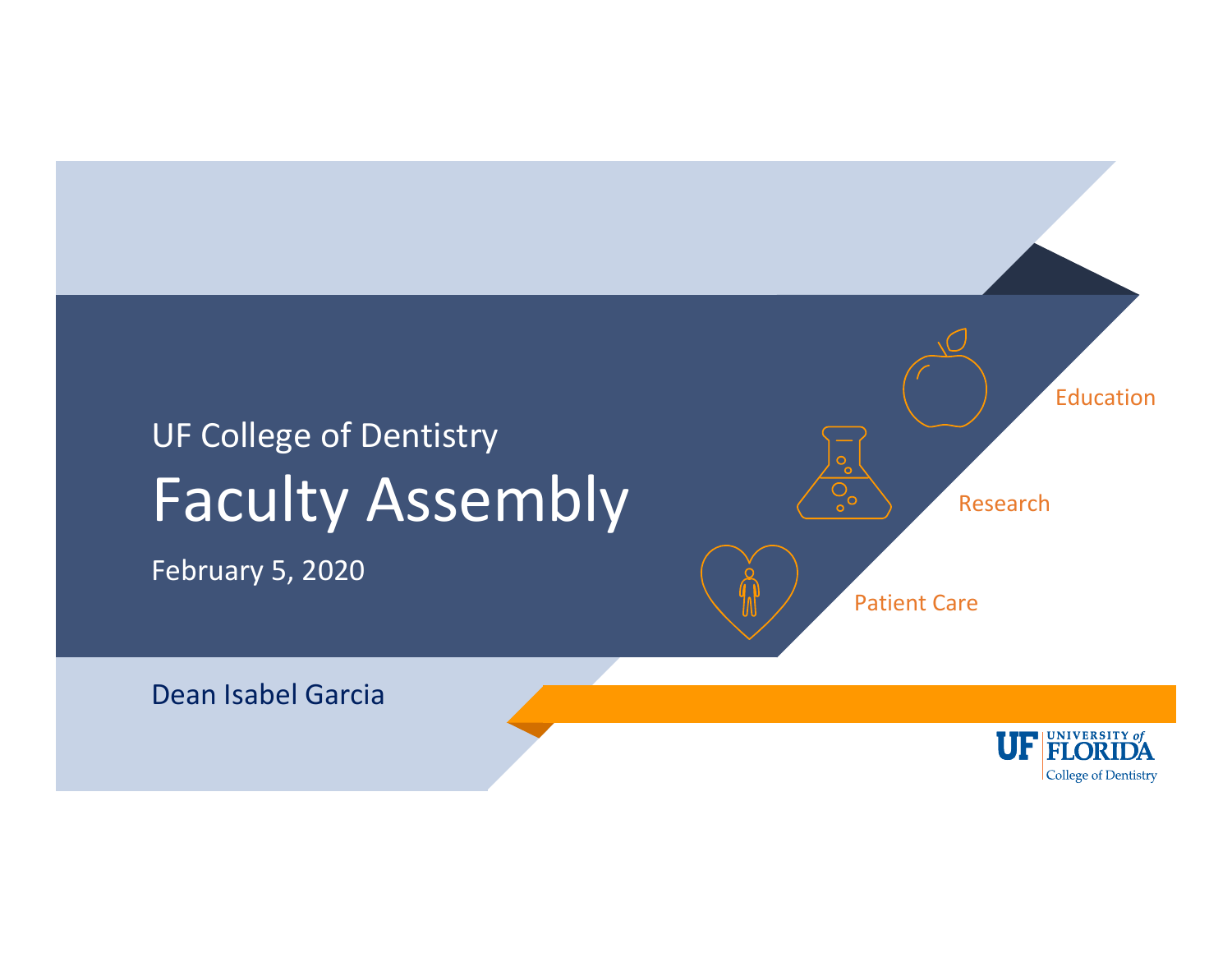



- **Existing building dates back to circa 1972**
- **Each year we complete over 100,000 patient visits in GNV alone**
- **EXisting infrastructure in GNV is aging and has known vulnerabilities**
- **Its quality, design and size limits our growth and future**
- Two-pronged approach:
	- **Addressing most pressing concerns of Dental Tower**
	- **Planning for a new dental college**

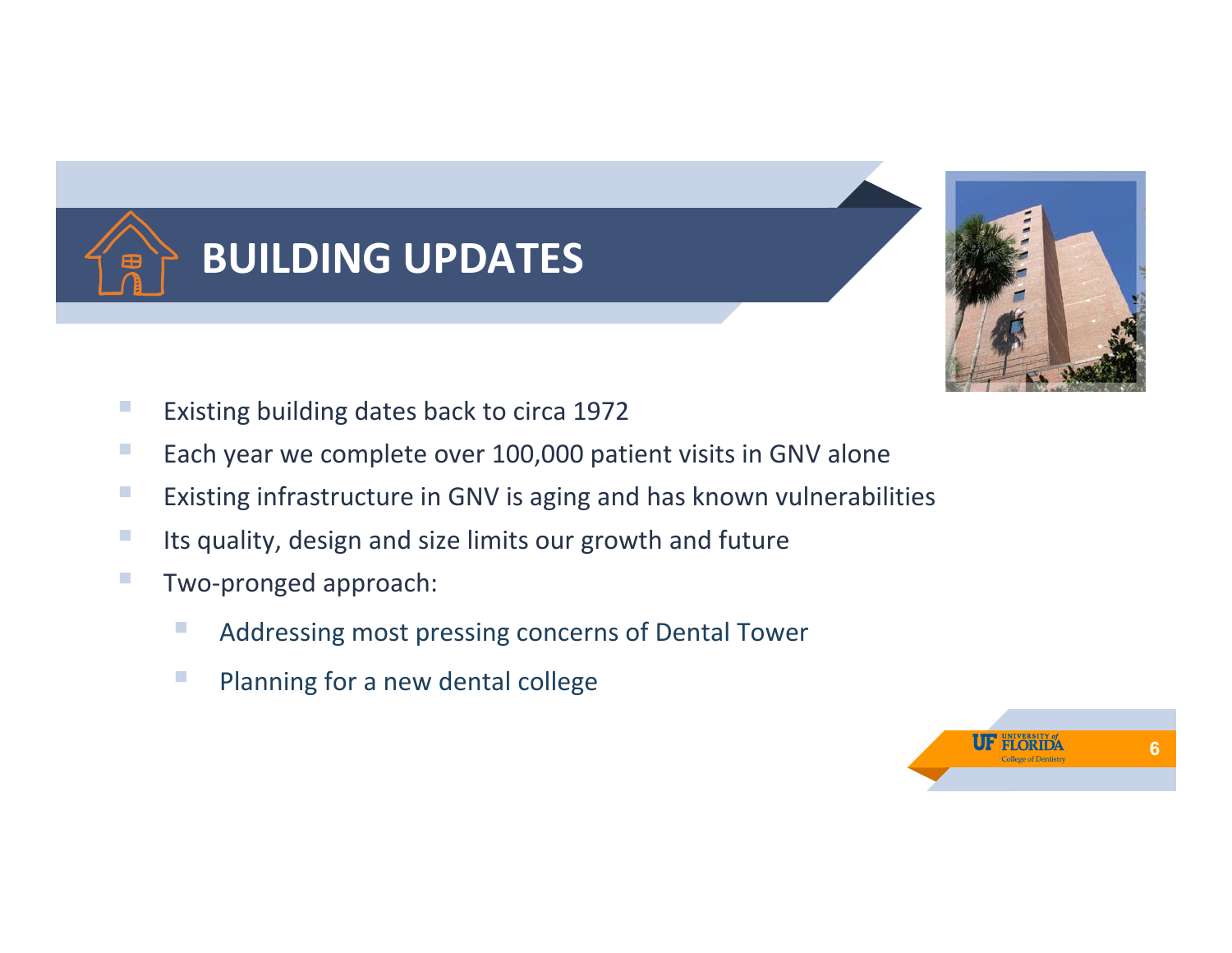



### **Indoor Environment Quality Assessment Project**

- **Spring 2019: UF contracted with outside consultant (Terracon)**
- **July 2019: Environmental survey of dental tower occupants completed**
- October Nov '19: Terracon conducted onsite inspections 314 rooms\*
- December '19: Terracon submitted draft report to UF, updated Jan '20
- **January 24, 2020: Met with UF, SVPHA and FS leadership to review** report and recommendations and discuss next steps
	- \* ~ 800‐900 occupied rooms in DSB

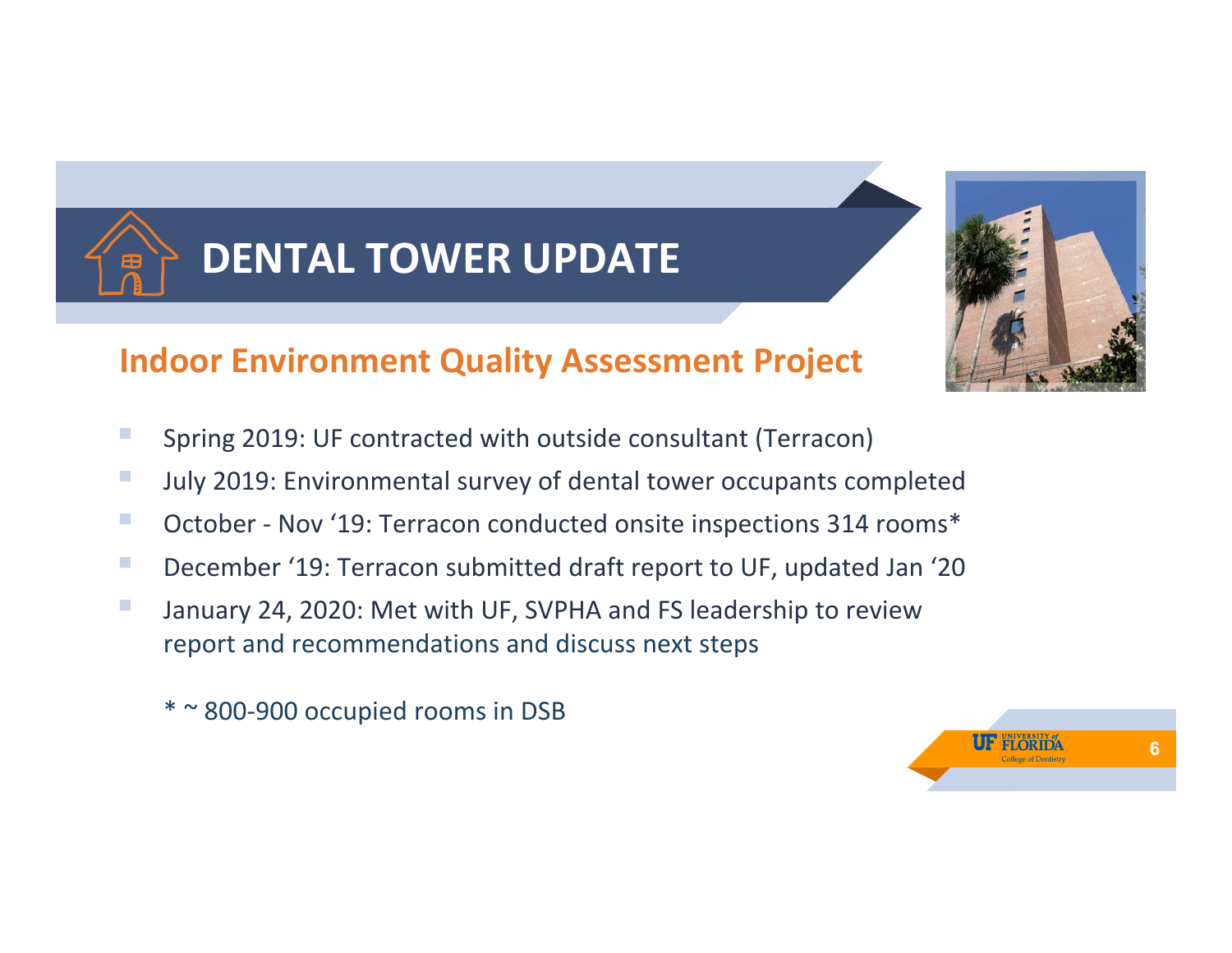



- **HVAC: air handlers, supply diffusers, return grilles**
- **Moisture damage (windows, perimeter walls, 3<sup>rd</sup> floor roof)**
- **Indoor Air Quality mostly within industry limits\***
- **Building envelope & suspected entry points for moisture**
- **Housekeeping issues**

\* includes CO2, CO, temp., relative humidity, dust, TVOCs

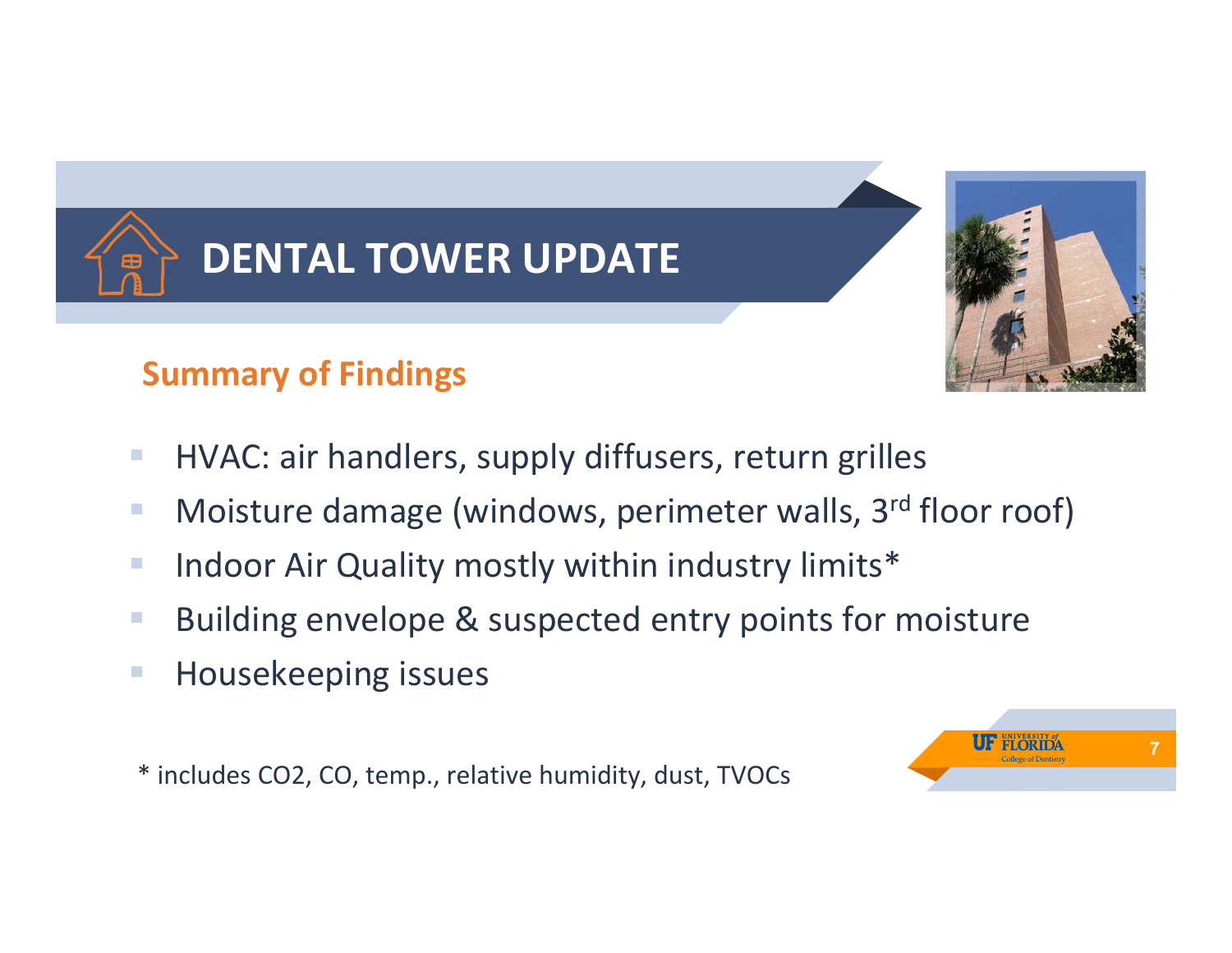

## **Summary of Recommendations**

- Repair\*/replacement\*\* of  $3^{rd}$  and  $4^{th}$  floor roofs
- Duct Cleaning/Diffusers/Grilles<sup>\*</sup>
- Reinstall/fix south/southeast facing windows\*
- Air Handler Engineering Assessment: Repair/Replacement\*\*
- Building Envelope ‡
- **Housekeeping\***

\*being addressed \*\* planned ǂ further consulting needed



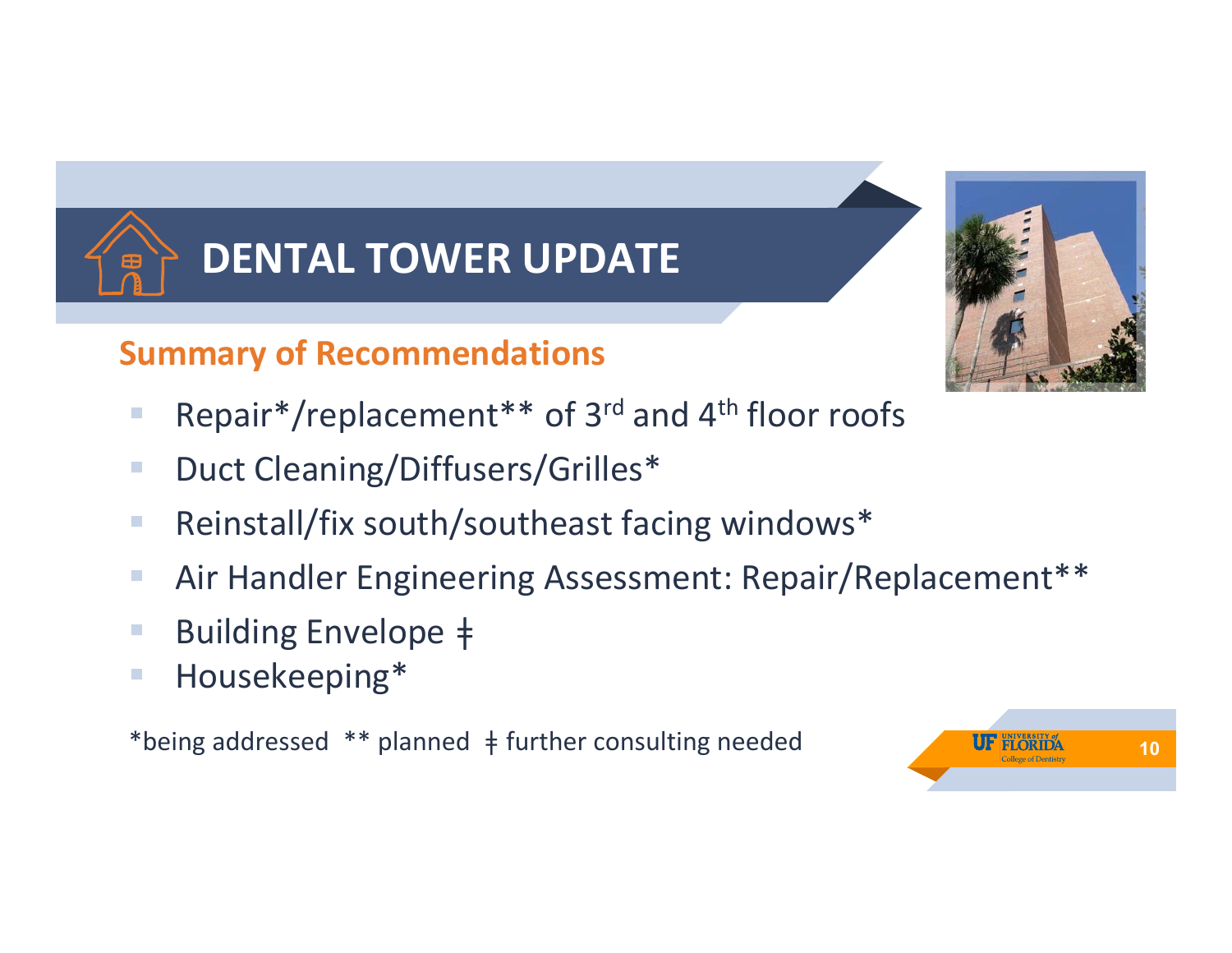

## **IEQ Project: Next Steps**

- **UF is selecting engineers and contractors to do the work**
- Waiting for detailed priority list of projects, timeline from FS
- **Funding from UF Facilities Services and UF**
- **Actively working on areas of noted concern on the report**
- See UFCD Buildings and Infrastructure Webpage for updates dental.ufl.edu/about/administration/building‐infrastructure
- If you have specific questions about your area, contact Mr. Charles Lesch



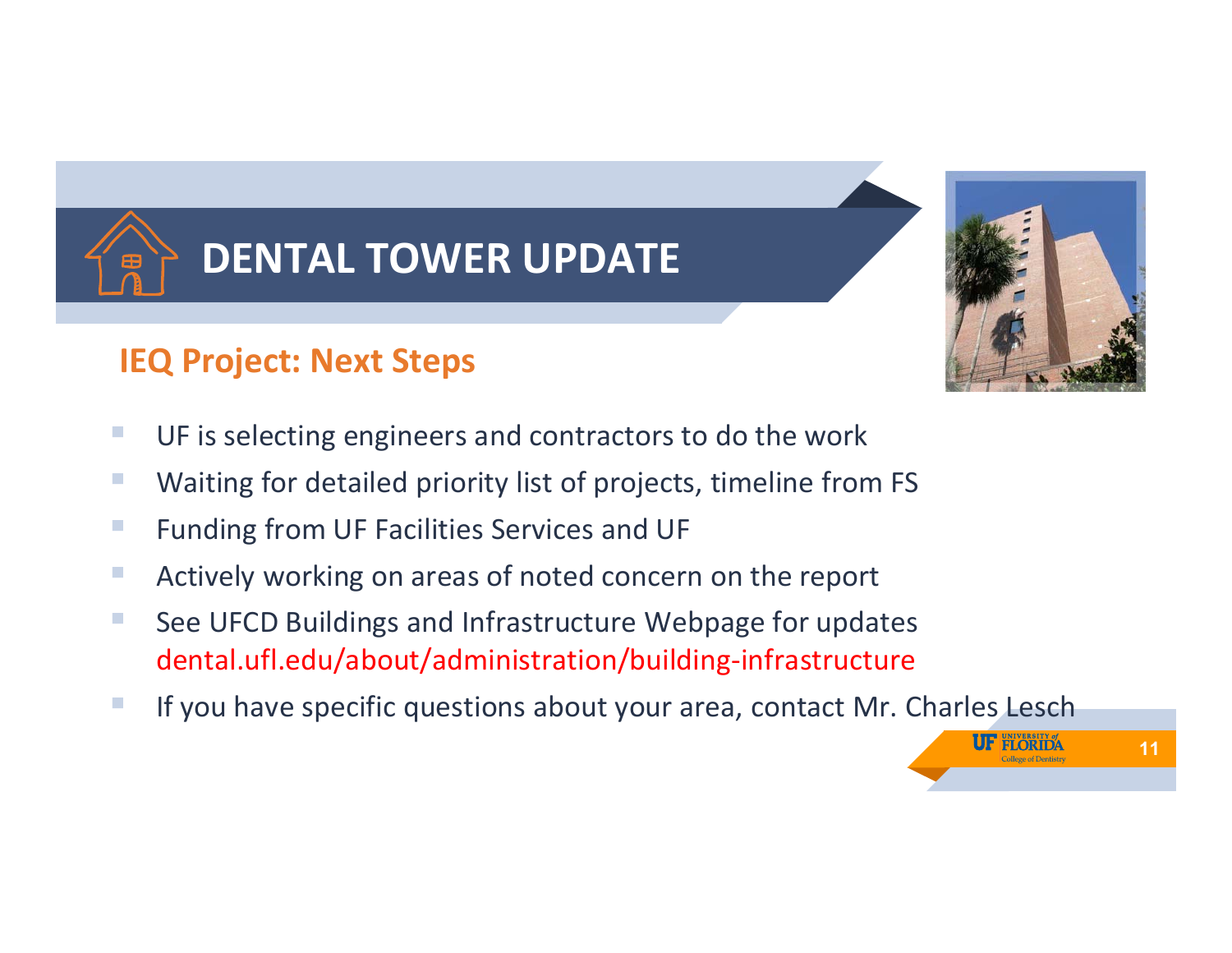

#### **Looking to the future . . .**

- June 2019 UF Board of Trustees approved 10-year, \$2.2 billion capital improvement plan for UF
- **Approved \$183 million** concept for new UF College of Dentistry building
- **T** "Concept" approval paves the way for specific plans and funding strategies
- *Next steps*:
	- Working with Kahler-Slater architects, UF leadership, SVPHA
	- **Planning and identifying funding streams**